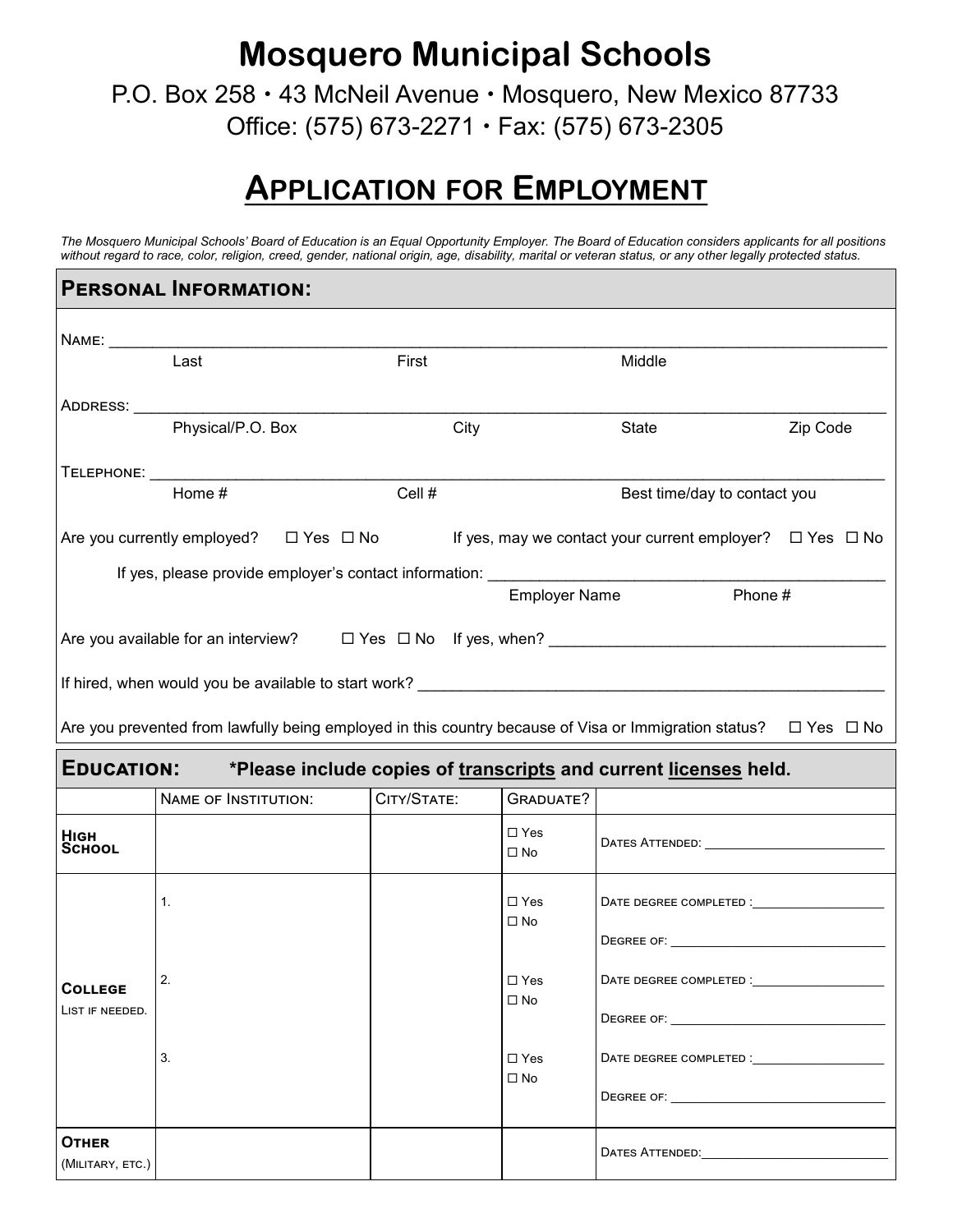**EMPLOYMENT HISTORY:** 

List in order of most recent employment first.

| Name                                                                                                                                                                                                                           | City             | State         | Phone # |  |
|--------------------------------------------------------------------------------------------------------------------------------------------------------------------------------------------------------------------------------|------------------|---------------|---------|--|
|                                                                                                                                                                                                                                |                  |               |         |  |
|                                                                                                                                                                                                                                |                  |               |         |  |
|                                                                                                                                                                                                                                |                  |               |         |  |
|                                                                                                                                                                                                                                |                  |               |         |  |
|                                                                                                                                                                                                                                |                  |               |         |  |
|                                                                                                                                                                                                                                |                  |               |         |  |
| Name                                                                                                                                                                                                                           | <b>City City</b> | State Phone # |         |  |
|                                                                                                                                                                                                                                |                  |               |         |  |
|                                                                                                                                                                                                                                |                  |               |         |  |
|                                                                                                                                                                                                                                |                  |               |         |  |
|                                                                                                                                                                                                                                |                  |               |         |  |
| Reason for Leaving: New York Contract the Contract of the Contract of the Contract of the Contract of the Contract of the Contract of the Contract of the Contract of the Contract of the Contract of the Contract of the Cont |                  |               |         |  |
|                                                                                                                                                                                                                                |                  |               |         |  |
|                                                                                                                                                                                                                                |                  |               |         |  |
| Name                                                                                                                                                                                                                           | City             | State Phone # |         |  |
|                                                                                                                                                                                                                                |                  |               |         |  |
| Supervisor's Name: Supervisor's Name: Supervisor Supervisor Supervisor Supervisor's Name: Supervisor's Name: Supervisor                                                                                                        |                  |               |         |  |
|                                                                                                                                                                                                                                |                  |               |         |  |
|                                                                                                                                                                                                                                |                  |               |         |  |
|                                                                                                                                                                                                                                |                  |               |         |  |
|                                                                                                                                                                                                                                |                  |               |         |  |
| Employer: ______<br>Name                                                                                                                                                                                                       | City             | State         | Phone # |  |
|                                                                                                                                                                                                                                |                  |               |         |  |
|                                                                                                                                                                                                                                |                  |               |         |  |
|                                                                                                                                                                                                                                |                  |               |         |  |
| Reason for Leaving: 1990 and 2000 and 2000 and 2000 and 2000 and 2000 and 2000 and 2000 and 2000 and 2000 and 2000 and 2000 and 2000 and 2000 and 2000 and 2000 and 2000 and 2000 and 2000 and 2000 and 2000 and 2000 and 2000 |                  |               |         |  |
|                                                                                                                                                                                                                                |                  |               |         |  |
|                                                                                                                                                                                                                                |                  |               |         |  |
| Name                                                                                                                                                                                                                           | City             | State         | Phone # |  |
|                                                                                                                                                                                                                                |                  |               |         |  |
|                                                                                                                                                                                                                                |                  |               |         |  |
|                                                                                                                                                                                                                                |                  |               |         |  |
|                                                                                                                                                                                                                                |                  |               |         |  |
|                                                                                                                                                                                                                                |                  |               |         |  |
|                                                                                                                                                                                                                                |                  |               |         |  |